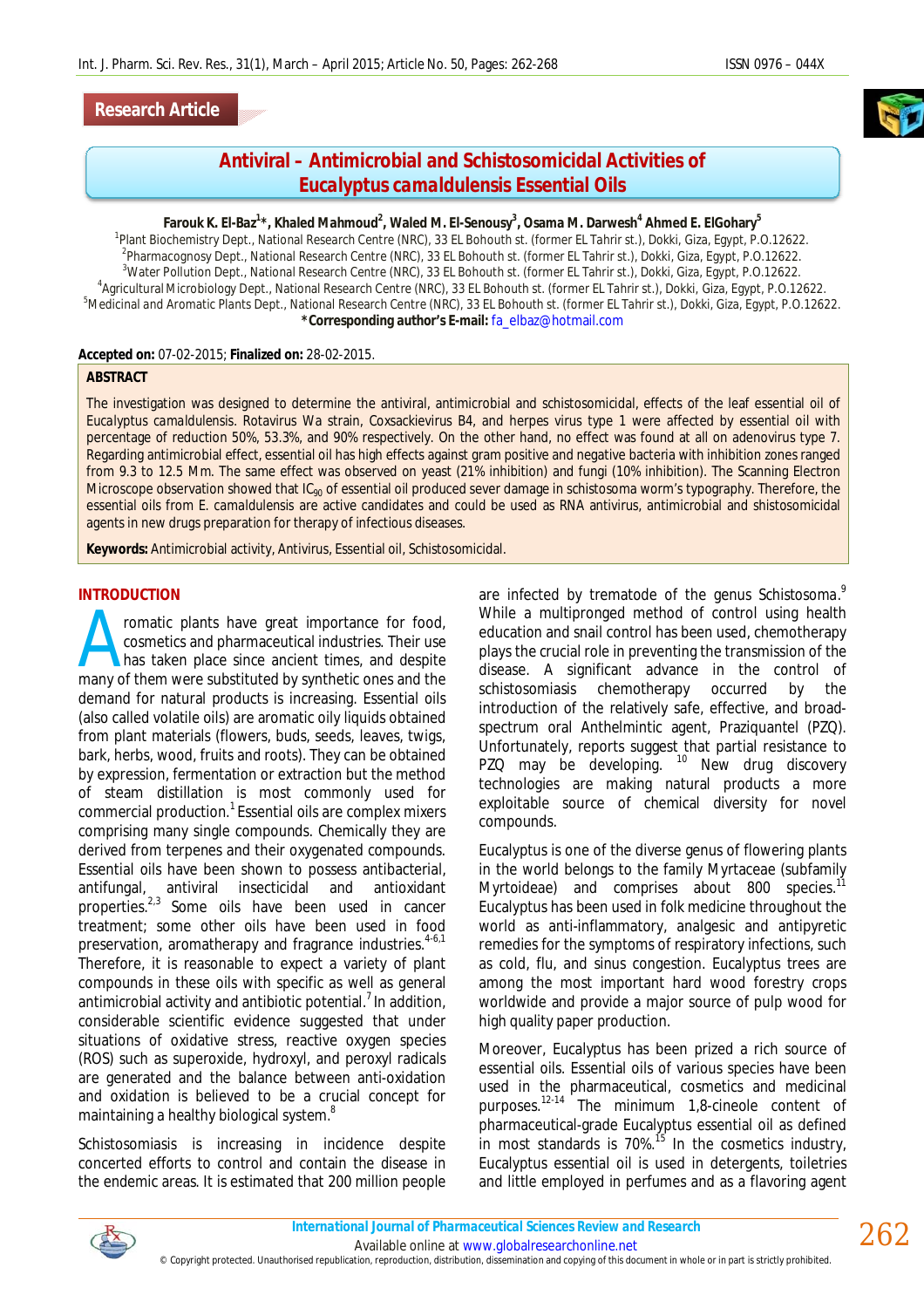in food. In addition, the essential oils of Eucalyptus species possesses important biological activities including diaphoretic, disinfectant, antimalarial, antiseptic, analgesic, anti inflammatory, antibacterial and antioxidant properties.13,16,17 So the present study aimed to evaluate the antiviral - antischistosomicidal and antibacterial activities of *Eucalyptus camaldulensis* essential oil.

# **MATERIALS AND METHODS**

#### **Plant materials**

The leaves of *E. camaldulensis* were collected in March 2014 from one farm in Qalyubia Governorate, Egypt. The plant was botanically identified by the staff at the herbarium of the Botanical Garden of the Orman, Giza, Egypt. Voucher specimen was deposited at the herbarium of Orman garden, Cairo, Egypt (ASU-ECM2007).

#### **Isolation of essential oils**

Fresh adult leaves (200 g) were washed and submitted to hydrodistillation for 5 h using a Clevenger-type apparatus according to the method recommended by the European Pharmacopoeia (1997), two replicate extractions were done. The essential oil was dried over anhydrous sodium sulfate. The oil was stored at  $4^{\circ}$ C until further analysis.

#### **Antiviral activity**

#### **Cytotoxicity test**

It was done according to previous literature.<sup>18,19</sup> Ten-fold dilutions were done to 100 µL of original sample. 100 µL of original sample and 100 µL of each dilution were inoculated in Hep-2, MA104, BGM, and Vero cell lines (obtained from the Holding Company for Biological Products & Vaccines VACSERA, Egypt) previously cultured in 96 multi well plates (Greiner-Bio one, Germany) to estimate the non toxic dose of the tested samples. Cytotoxicity assay was done using cell morphology evaluation by inverted light microscope and cell viability test applying trypan blue dye exclusion method.

# **Cell morphology evaluation by inverted light microscopy**

Hep-2, MA104, BGM, and Vero cell cultures (2×105 cells/mL) were prepared in 96- well tissue culture plates (Greiner-Bio one, Germany). After 24 h incubation at 37 ◦C in a humidified 5% (v/v) CO2 atmosphere cell monolayers were confluent, the medium was removed from each well and replenished with 100 µL of original and ten-fold dilutions of the sample prepared in DMEM (GIBCO BRL). For cell controls 100 µL of DMEM without samples was added. All cultures were incubated at 37 ◦C in a humidified 5% (v/v) CO2 atmosphere for 72 h. Cell morphology was observed daily for microscopically detectable morphological alterations, such as loss of confluence, cell rounding and shrinking, and cytoplasm granulation and vacuolization. Morphological changes were scored.<sup>18</sup>

# **Cell viability assay**

It was done by trypan blue dye exclusion method.<sup>19</sup> HEp-2, MA104, BGM, and Vero cell cultures (2×105 cells/mL) were grown in 12-well tissue culture plates (Greiner-Bio one, Germany). After 24 h incubation, the same assay described above for tested samples cytotoxicity was followed by applying 100 µL of tested samples dilutions (bifold dilutions) per well. After 72 h the medium was removed, cells were trypsinized and an equal volume of 0.4% (w/v). Trypan blue dye aqueous solution was added to cell suspension. Viable cells were counted under the phase contrast microscope.

#### **Determination of adenovirus type 7, rotavirus Wa strain, and Coxsackievirus B4**

#### **Titers using plaque assay**

Non toxic dilutions were mixed (100µl) with 100µl of different doses (1X105, 1X106, 1X107 PFU/ml) of adenovirus type 7, rotavirus Wa strain Coxsackievirus B4, and Herpes virus type 1. The infectivities of the rotavirus stocks were activated with 10 µg/ml trypsin for 30 min at 37°C. The mixture was incubated for 1/2 hr in 37°C. The inoculation of (100µl) 10 fold dilutions of treated and untreated Adenovirus type 7, rotavirus Wa strain, Coxsackievirus B4, and Herpes virus type 1 was carried out into Hep 2, MA104, BGM, and Vero cell lines respectively in 12 multi well- plates. After 1 hr of incubation for adsorption at 37°C in a 5% CO2-water vapor atmosphere without constant rocking. The plates were rocked intermittently to keep the cells from drying. After adsorption, 1 mL of 2X media (Dulbecco's Modified Eagle Medium, Gibco- BRL (DMEM) plus 1ml 1% agarose was added to each well, 0.5 µg/ml was added to the media-agarose mixture in the case of rotavirus Wa strainand the plates were incubated at 37°C in a 5% CO2 water vapor atmosphere. After the appropriate incubation period, the cells were stained with 0.4% crystal violet after formaline fixation, and the number of plaques counted. The viral titers were then calculated, and expressed as plaque-forming units per milliliter (pfu/mL).

# **Antimicrobial activity**

# **Microbial strains (MIC)**

The microorganisms were obtained from the American type culture collection (ATCC; Rockville, MD, USA) as well as the culture collection of the Agricultural Microbiology Dept., National Research Centre (NRC), Egypt. The Grampositive bacteria; *Streptococcus faecalis* (ATCC- 47077), *Bacillus subtilis* (ATCC- 12228), *Listeria monocytogenes*  (ATCC- 35152), Gram-negative bacteria; *Escherichia coli* (ATCC- 25922), *Salmonella typhi, Pseudomonas aeruginosa* strain OS4, two yeasts; *Saccharomyces cerevisiae* (ATCC- 9763), *Candida albicans* (ATCC- 10231) and one fungi; *Aspergillus niger* were used in the antimicrobial assays.



Available online at www.globalresearchonline.net © Copyright protected. Unauthorised republication, reproduction, distribution, dissemination and copying of this document in whole or in part is strictly prohibited.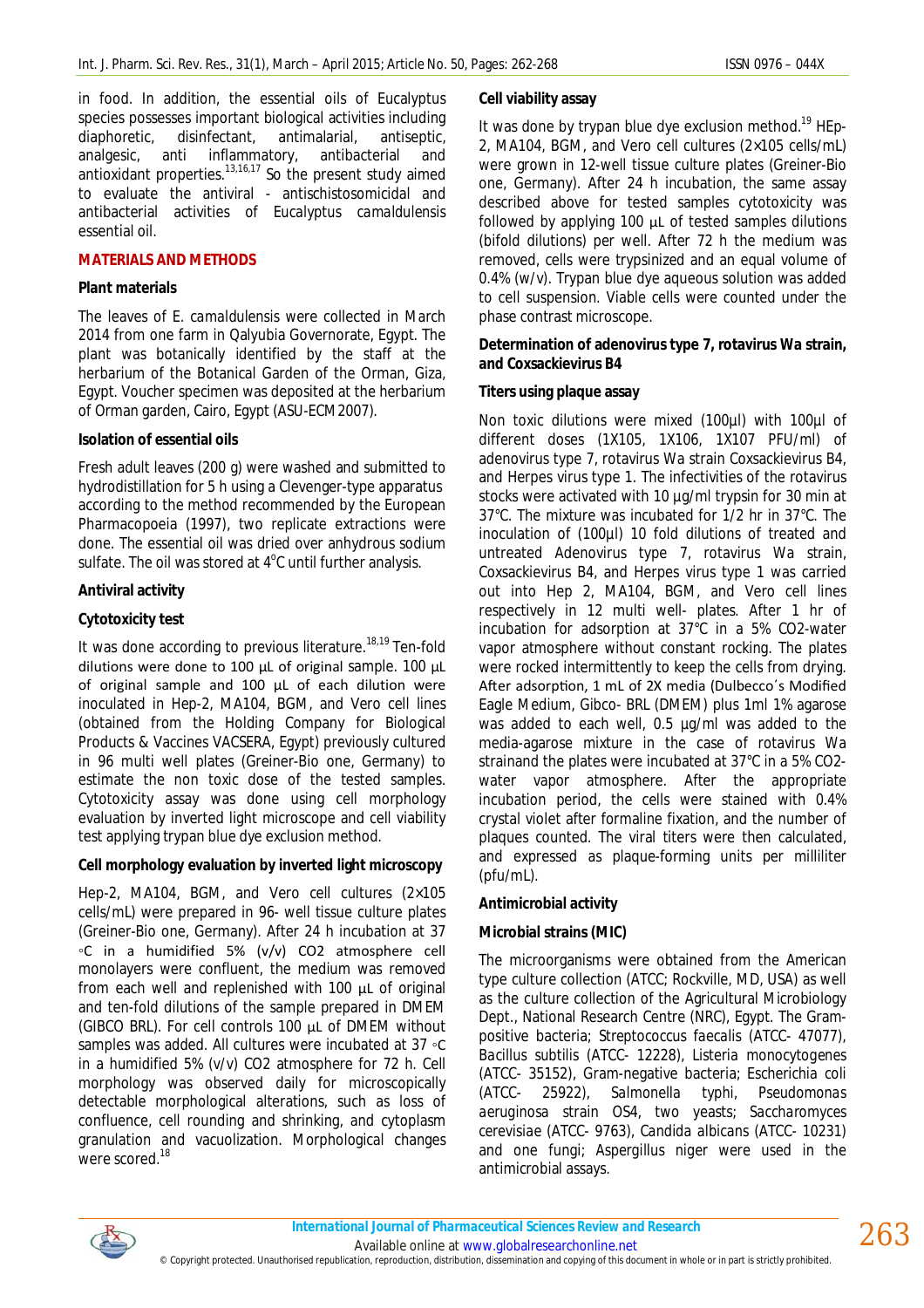#### **Culture medium and inoculums**

The stock cultures of microorganisms used in this study were maintained on plate count agar slants at  $4^{\circ}$ C. Inoculum was prepared by suspending a loop full of bacterial cultures into 10 ml of nutrient agar broth and was incubated at  $37^{\circ}$ C for 24 h. About 60 µl of bacterial suspensions adjusted to  $10^6$ -10<sup>7</sup> colony-forming units (CFU)/ml were taken and poured into Petri plates containing 6 ml sterilized nutrient agar medium. Bacterial suspensions were spread to get a uniform lawn culture.

#### **Antimicrobial activity assay**

The agar-well diffusion method was applied to detect antimicrobial activity.<sup>20</sup> Wells of 6mm diameter were dug on the inoculated nutrient agar medium and 60 µl of the essential oil, dissolved in dimethylsulfoxide (DMSO) at concentration (500 µg/ml), were added in each well. The wells introduced with 60 µl of DMSO were used as a negative control. The plates were allowed to stand at  $4^{\circ}$ C for 2 h before incubation to prevent evaporation of tested samples. The plates were incubated at  $37^{\circ}$ C overnight and examined for the inhibition zone. The diameter of the inhibition zone was measured in mm. An extract was classified as active when the diameter of the inhibition was equal to or larger than 6 mm. All the assays were performed in triplicate and expressed as average values ± SD.

# **Minimum inhibitory concentration (MIC)**

A bacterial suspension (10 $^6$ -10<sup>7</sup> CFU/ml) of each tested microorganism was spread on the nutrient agar plate. The wells (6 mm diameter) were dug on the agar plate, and 60 µl of the essential oil, dissolved in DMSO at different concentrations (25, 50, 100, 150, 200 and 300 µg/ml) were delivered into them. The plates were allowed to stand at  $4^{\circ}$ C for 2 h before incubation to prevent evaporation of tested samples. The plates were incubated at 37°C for 24 h under aerobic conditions then followed by the measurement of the diameter of the inhibition zone expressed in millimeter. MIC was taken from the concentration of the lowest dosed well visually showing no growth after 24h.

# *In vitro* **schistosomicidal activity**

# **Parasite material**

Faeces-free intestines excised from infected hamsters 8- 10 weeks after exposure to S. mansonicercariae were the source of schistosome eggs. Tissues were cut into pieces and placed into one liter stainless steel container with 100 ml of 0.85% saline. The container was placed on a Waring blender and homogenized for 5-10 sec at a very low speed (30 volts). The suspension was poured into a tiered column of sieves arranged in descending order of mesh pores (425, 180, 105 and 45 µm). Eggs were washed through to the bottom sieve with 1000 ml of 0.85% saline. A volume of 100 ml cold water was poured into the sieve column to rinse eggs from saline. Eggs were cleaned by manual centrifugation of the resulting suspension in Petri

dishes. Eggs were exposed to illumination, fresh water was added and miracidia started hatching after 15 min. To obtain cercariae, 50 lab-bred Biomphalaria alexandrina snails (3-5 mm shell diameter) were exposed en masse to miracidia in doses of 5-10 miracidia per snail. The water temperature at exposure was 24-26°C. After exposure, snails were placed as usual into plastic trays containing 1.5 liters of water supplied with preboiled lettuce, blue green algae and mud. One month after exposure to miracidia, snails were tested for cercarial shedding. Shedding snails (not less than 40 snails) were used to obtain a stock of cercarial suspension. This was adjusted so as to get the cercarial dose needed for each mouse or hamster. Adult schistosomes were recovered by perfusion technique from hamsters previously infected percutaneous with cercariae 6-7 weeks earlier. They were cleaned and washed by specific culture medium (RPMI 1640) containing antibiotics. Most of the worm pairs were separated during this procedure. If the worms were recovered from more than one hamster, they were combined in a single Petri dish before in vitro distribution.

# *In vitro* **Schistosomicidal bioassay and determination of LC90**

A stock solution (10 mg/mL) of essential oil was prepared in DMSO, diluted with RPMI to produce 3mL test solution of 100 mg/mL final concentration in a 10-mL vial for the screening. Three replicates were used for each concentration (50, 30, 10, 7, 5 and 3 mg/mL), and three pairs of worms, males and females equally represented, were placed in each vial using sterilized tissue forceps. Incubation was maintained at 37°C. Positive (praziquantel, at 0.1 mg/mL) and negative (DMSO) controls were similarly used. Examination for worm viability was done after 24 h using a stereomicroscope. Worms showing no signs of motility for 1 min were considered dead. The activity of oil measured by calculating the number of dead worms relative to the total number of worms. The results were used to calculate the LC90 of the oil using probit analysis and utilizing the SPSS computer program (SPSS for Windows version 9=1989; SPSS Inc., Chicago, IL, USA).

# **Scanning Electron Microscopy**

The tegument, suckers and gynaecophoric canal of adult worms were examined by scanning electron microscopy (SEM) to investigate the effect after exposure to solutions containing the LC90 concentration of active fractions. Control and experimental groups of worms were thus fixed at 4°C in 4% gluteraldehyde in sodium cacodylate buffer for 2 h, and then washed in the same buffer (pH 7.4). They were then passed into ascending concentrations of acetone (30%, 40% and 50%), each for 15 min. Worms were kept in 70% acetone until the time of examination (Bricker et al., 1983). Before examination, worms were washed for three times, the first and second were for 30 min in 80% and 90% acetone, respectively; the last wash was for 1 h in 100% acetone. Worms were then mounted on stainless steel holder and subjected to

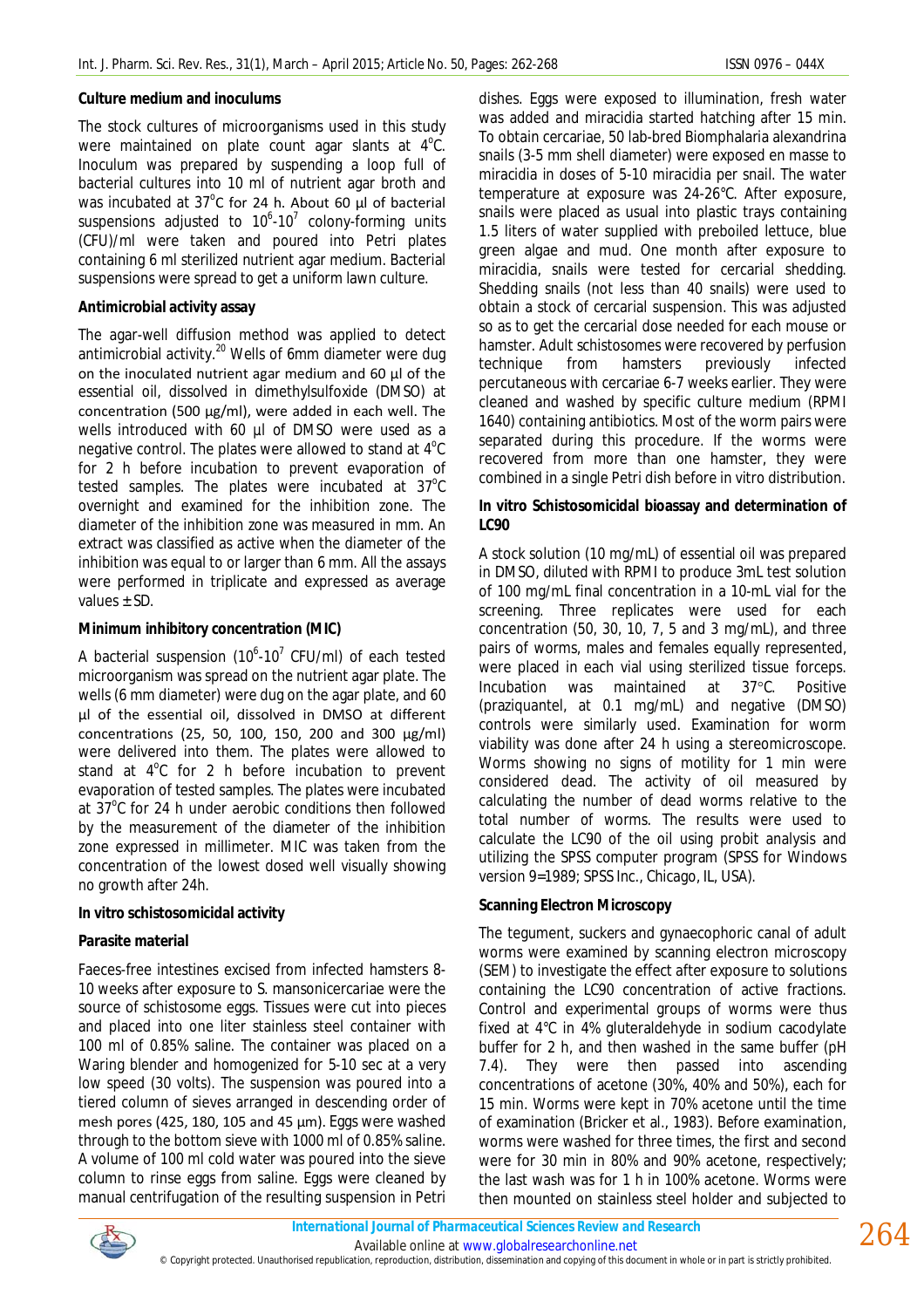sputter coat of gold, and examined under a scanning electron microscope (Joel JSM-480).<sup>21</sup>

# **RESULTS AND DISCUSSION**

#### **Antiviral activity**

The results of antiviral activity indicated that 1/10 dilution has no toxicity on all cell line under tested, so this concentration was sued in all antiviral assay.

**Table 1:** Anti rotavirus Wa strain activity of non toxic doses from tested materials

| <b>Tested</b><br><b>Material</b> | <b>Initial</b><br><b>Viral titre</b><br>(PFU/ml) | <b>Final viral</b><br>titre<br>(PFU/ml) | $%$ of<br>reduction | Mean %<br>of<br>reduction |
|----------------------------------|--------------------------------------------------|-----------------------------------------|---------------------|---------------------------|
| Oil sample                       | $1X10^5$                                         | 5X10 <sup>4</sup>                       | 50%                 | 50%                       |
|                                  | 1X10 <sup>6</sup>                                | $5X10^5$                                | 50%                 |                           |
|                                  | $1X10^7$                                         | $5X10^6$                                | 50%                 |                           |

**Table 2:** Anti adenovirus type 7 activity of non toxic doses from tested materials

| <b>Tested</b><br><b>Material</b> | <b>Initial</b><br><b>Viral titre</b><br>(PFU/ml) | <b>Final viral</b><br>titre<br>(PFU/ml) | $%$ of<br>reduction | Mean %<br>of<br>reduction |
|----------------------------------|--------------------------------------------------|-----------------------------------------|---------------------|---------------------------|
| Oil sample                       | 1X10 <sup>5</sup>                                | $5X10^5$                                | $0\%$               |                           |
|                                  | 1X10 <sup>6</sup>                                | $5X10^6$                                | $0\%$               | $0\%$                     |
|                                  | 1X10 <sup>7</sup>                                | 5X10 <sup>7</sup>                       | $0\%$               |                           |

**Table 3:** Anti Coxsackievirus B4 activity of non toxic doses from tested materials

| <b>Tested</b><br><b>Material</b> | <b>Initial</b><br><b>Viral titre</b><br>(PFU/ml) | <b>Final viral</b><br>titre<br>(PFU/ml) | $%$ of<br>reduction | Mean %<br><sub>of</sub><br>reduction |
|----------------------------------|--------------------------------------------------|-----------------------------------------|---------------------|--------------------------------------|
| Oil sample                       | $1X10^5$                                         | 4X10 <sup>4</sup>                       | 60%                 | 53.3%                                |
|                                  | 1X10 <sup>6</sup>                                | $5X10^5$                                | 50%                 |                                      |
|                                  | 1X10'                                            | 8X10 <sup>6</sup>                       | 50%                 |                                      |

**Table 4:** Anti Herpes Simplex Virus Type 1 activity of non toxic doses from tested materials

| <b>Tested</b><br><b>Material</b> | <b>Initial</b><br><b>Viral titre</b><br>(PFU/ml) | <b>Final viral</b><br>titre<br>(PFU/ml) | $%$ of<br>reduction | Mean %<br>of<br>reduction |
|----------------------------------|--------------------------------------------------|-----------------------------------------|---------------------|---------------------------|
| Oil sample                       | 1X10 <sup>5</sup>                                | 1X10 <sup>4</sup>                       | 90%                 |                           |
|                                  | 1X10 <sup>6</sup>                                | 1X10 <sup>5</sup>                       | 90%                 | 90%                       |
|                                  | 1X10 <sup>7</sup>                                | 1X10 <sup>6</sup>                       | 90%                 |                           |

Oil sample was promising against rotavirus Wa strain, Coxsackievirus B4, and herpes virus type 1 with percentage of reduction 50% (Table 1), 53.3% (Table 3), and 90% (Table 4), respectively. There was no effect at all on adenovirus type 7 (Table 2). It may indicate promising antiviral effect of the oil against RNA viruses while no effect was observed against DNA virus. In case of Herpes rkvirus type 1, 90% reduction was observed using 1/10 dilution of 100 µL of the oil. The 50% inhibitory concentration for plaque formation of herpes virus type 1

(IC50) which was defined as the concentration at which the plaque number decreased to half of that in cells cultured without the addition of acyclovir antiviral drug was  $0.85 \pm 0.15$  ug/ml.<sup>22</sup>

# **Antimicrobial activity**

Essential oils, derived from aromatic and medicinal plants have been reported to be active against Gram-positive and Gram-negative bacteria as well as against yeasts, fungi, and viruses. They are mixtures of different lipophilic and volatile substances, such as monoterpenes, sesquiterpenes.<sup>23</sup> The antimicrobial and antibacterial activities have been reported on the methanolic extract of these plants.<sup>24</sup> The essential oils of *E. camaldulensis* are used traditionally for the treatment of malaria and typhoid fever.<sup>25</sup>

The results of antimicrobial activities of EO of *E. camaldulensis* against both Gram-positive and Gramnegative bacteria as well as two yeasts were presented in Table (5).

**Table 5:** Antimicrobial activity of *E. camaldulensis* leaves essential oil at 500µg/ml concentration by agar well diffusion method

| <b>Microorganisms</b>       | Inhibition zone (mm) <sup>a</sup> at 500µg/ml |  |  |
|-----------------------------|-----------------------------------------------|--|--|
| Gram-positive               |                                               |  |  |
| Streptococcus faecalis      | $10 \pm 0.5$                                  |  |  |
| <b>Bacillus subtilis</b>    | $9.3 + 0.4$                                   |  |  |
| Listeria monocytogenes      | $10.3 \pm 0.5$                                |  |  |
| Gram-negative               |                                               |  |  |
| Escherichia coli            | $12.5 \pm 0.8$                                |  |  |
| Salmonella typhi            | $11 \pm 0.3$                                  |  |  |
| Pseudomonas aeruginosa      | $12.5 \pm 0.4$                                |  |  |
| Yeast                       |                                               |  |  |
| Saccharomyces<br>cerevisiae | $10.5 \pm 0.2$                                |  |  |
| Candida albicans            | $21 + 1.2$                                    |  |  |
| <b>Fungi</b>                |                                               |  |  |
| Aspergillus niger           | $10 \pm 0.5$                                  |  |  |

<sup>a</sup> Values are mean inhibition zone (mm) ±SD of three replicates. The diameter of the well (6mm) is included.

The results of MIC values obtained from antimicrobial tests ranged from 25 to 150 µg/ml were presented in Table 6.

The zones of inhibition representing the antimicrobial activity of *E. camaldulensis* at 500 µg/µl against both Gram positive and Gram negative bacteria as well as two yeasts and one fungus are presented in Table 5. Results showed that the essential oil of *E. camaldulensis possessed antibacterial activity* and it is more effective against *L. monocytogenes, E. coli* and *Candida albicans*. The antimicrobial effect of *E. camaldulensis* due to the presence of α-pinene and eucalyptol substance in Eucalyptus oil. $^{26}$  Some other studies showed that



© Copyright protected. Unauthorised republication, reproduction, distribution, dissemination and copying of this document in whole or in part is strictly prohibited.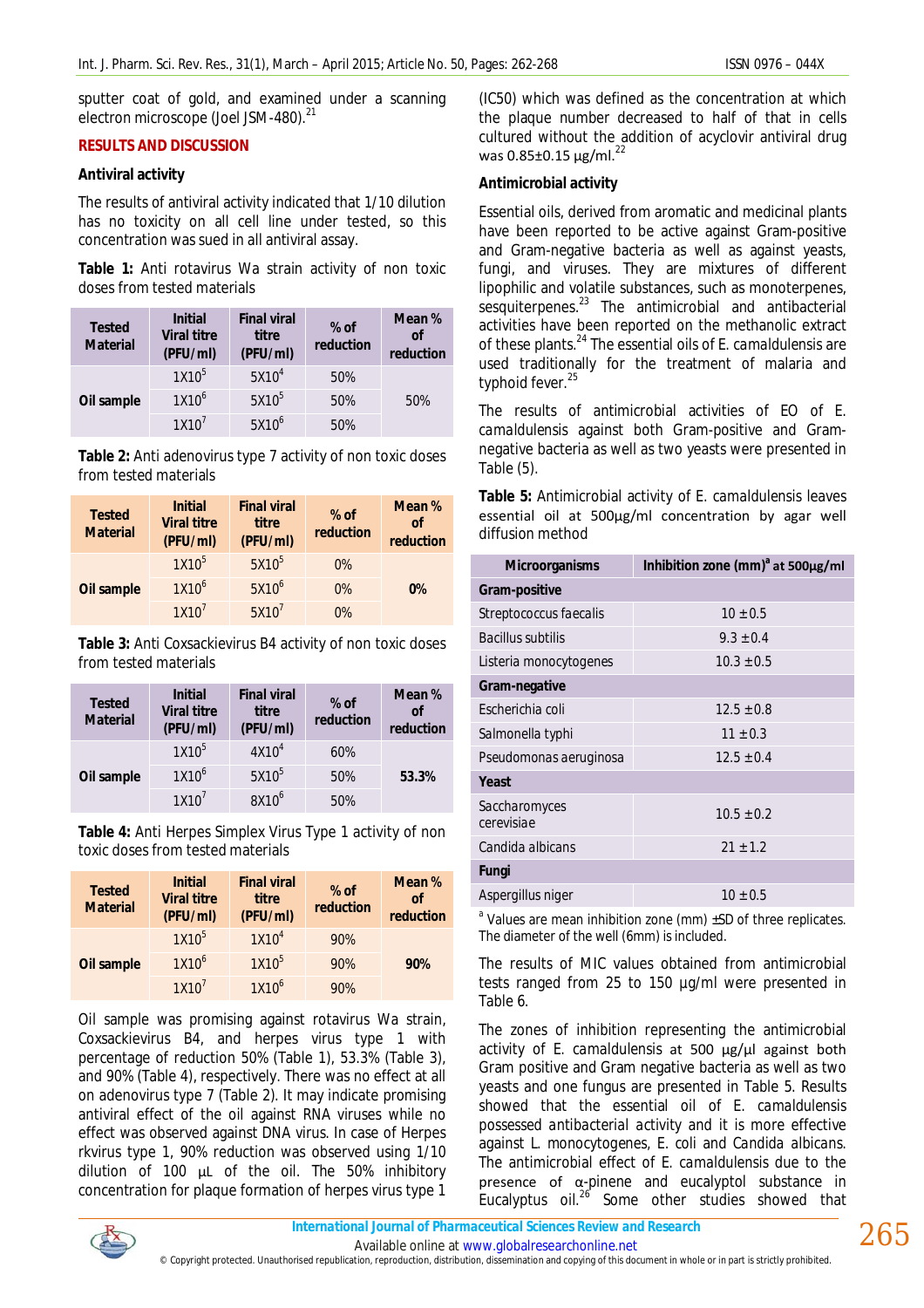Eucalyptus oil has widespread antimicrobial effects against different type of bacteria.27,28 There is some evidence implying that functional groups in plant materials such as alcohol, phenols, terpenes and ketones are associated with their antimicrobial characteristics.<sup>29-30</sup> The essential oil of *E. camaldulensis* possessed antibacterial activity and it is more effective against *Staphylococcus aureus* than *E. coli*. <sup>31</sup> The same authors concluded that, antibacterial activity of the *E. camaldulensis* essential oils suggested it's clinically useful potentials, although further studies are required.

The obtained results of antimicrobial assay and MIC experiments in the present study showed that the essential oil of *E. camaldulensis* can strongly prevent the growth of *S. faecalis, E. coli* and *Candida albicans.* The MIC of *E. camaldulensis* was determined in order to assess its antimicrobial activity; it is ranged from 50-25. Therefore, essential oil of *E. camaldulensis* could be recommended as a source of pharmaceutical materials required for the preparation of new antimicrobial agent.

**Table 6:** Minimal Inhibitory Concentration (MIC) of *E. camaldulensis* leaves essential oil

| <b>Microorganisms</b>    | MIC (µg/ml) |  |  |
|--------------------------|-------------|--|--|
| <b>Gram-positive</b>     |             |  |  |
| Streptococcus faecalis   | 25          |  |  |
| <b>Bacillus subtilis</b> | 100         |  |  |
| Listeria monocytogenes   | 25          |  |  |
| Gram-negative            |             |  |  |
| Escherichia coli         | 50          |  |  |
| Salmonella typhi         | 50          |  |  |
| Pseudomonas aeruginosa   | 200         |  |  |
| Yeast                    |             |  |  |
| Saccharomyces cerevisiae | 250         |  |  |
| Candida albicans         | 150         |  |  |
| Fungi                    |             |  |  |
| Aspergillus niger        | 300         |  |  |

**Untreated worms**



**Figure 1:** Scanning Electron Microscope Observation

# **Schistosomicidal activity**

#### **LC90 of** *Eucalyptus camaldulensis* **essential oil**

The results of the essential oils showed that the  $LC_{90}$  value was 25µg/ml.

#### **Scanning electron microscopy observation**

Observations on *Schistosoma mansoni* worms exposed to LC<sub>90</sub> of the bioactive fractions of essential oil. Twenty-four hours after *in vitro* exposure, to separate solutions containing the  $LC_{90}$  concentration of essential oil, all male

and female *S. mansoni* adult worms examined showed evident changes in schistosoma worm typography. These included intensive contraction and swelling, bending of worm body posterior to the acetabulum. Tegumental damage was observed in all treated worms expressed by swollen tubercles with smooth surface, shortened spines and emergence of vesicles around the tubercles. The tegument also showed peeling, erosion and vesiculation in the anterior section. These effects impair the function of the tegument and its muscles destroying the defense system of the worm, so that it could easily be attacked by



© Copyright protected. Unauthorised republication, reproduction, distribution, dissemination and copying of this document in whole or in part is strictly prohibited.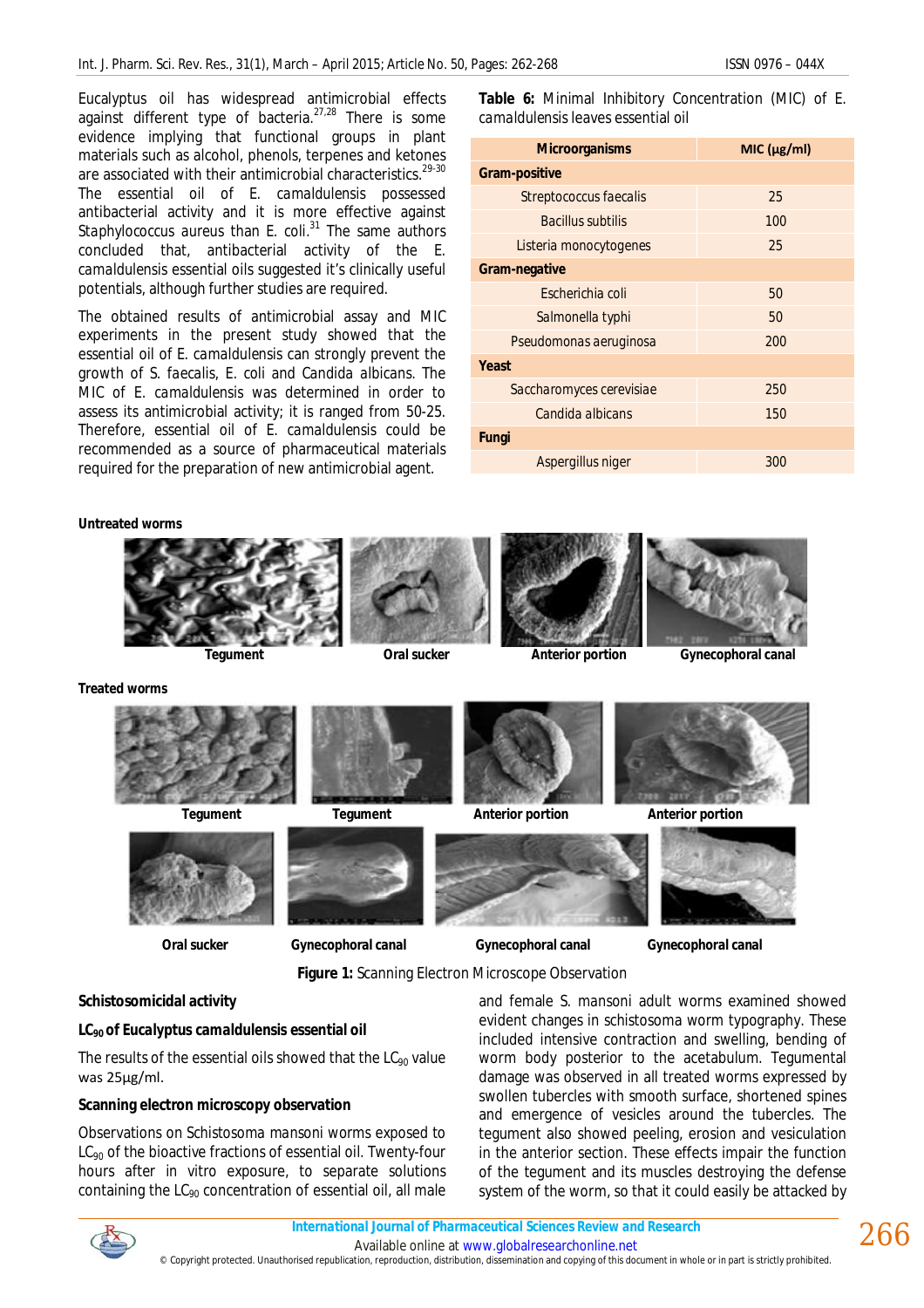the host's immune system, which ultimately result in the death of the parasite. Vacuolization of the tegument has been ascribed to the direct effect of Praziquantel on *S. mansoni*. <sup>32</sup> However, the mechanism by which these vacuoles form has not been clearly established. The same authors suggested that they arise from dilation of the basal membrane, and that they enlarge because of the water and ion imbalance.

Most of the treated worms showed extensive deformation and severe swelling of both suckers. This would lead to a loss of ability to adhere to the host's blood vessels and to ingest nutrients from the blood. The above results are in harmony with. $33$  The authors studied alteration in the tegument of 21-day-old *S. mansoni*, caused by Artermether administered to infected mice.

The gynaecophoric canal relaxed and deformed in the treated groups. These results are best represented in Figs. and their legends. Relaxation and deformation of gynaecophoric canal in male worms caused by essential oil was expected to decrease the chance of conjugation between male and female worm (Figure 1).

#### **CONCLUSION**

Rotavirus Wa strain, Coxsackievirus B4, and herpes virus type 1 were affected by essential oil with percentage of reduction 50%, 53.3%, and 90% respectively. Essential oil has high effects against gram positive and negative bacteria with inhibition zones ranged from 9.3 to 12.5**.**  The essential oils from *E. camaldulensis* are active candidates and could be used as RNA antivirus, antimicrobial and shistosomicidal agents in new drugs preparation for therapy of infectious diseases.

# **REFERENCES**

- 1. Van de Braak SA, Leijten GC, Essential Oils and Oleoresins: A Survey in the Netherlands and other major markets in the European union. CBI, Centre for the Promotion of Imports from Developing Countries, Rotterdam, 1999, 116.
- 2. Burt SA, Essential oils: their antibacterial properties and potential applications in foods: A review, International Journal of Food Microbiology, 94, 2004, 223–253.
- 3. Kordali S, Kotan R, Mavi A, Cakir A, Ala A, Yildirim A, Determination of the chemical composition and antioxidant activity of the essential oil of *Artemisia dracunculus* and of the antifungal and antibacterial activities of Turkish *Artemisia absinthium*, *A. dracunculus*, *Artemisia santonicum* and *Artemisia spicigera* essential oils, Journal of Agricultural and Food Chemistry, 53, 2005b, 9452–9458.
- 4. Sylvestre M, Pichette A, Longtin A, Nagau F, Legault J, Essential oil analysis and anticancer activity of leaf essential oil of *Croton flavens* L. from Guadeloupe, Journal of Ethnopharmacology, 103, 2006, 99–102.
- 5. Faid M, Bakhy K, Anchad M, Tantaoui-Elaraki A, Alomondpaste, Physicochemical and microbiological characterizations and preservation with sorbic acid and cinnamon, Journal of Food Protection, 58, 1995, 547–550.
- 6. Buttner MP, Willeke K, Grinshpun SA, Sampling and analysis of airborne microorganisms. In: Hurst CJ, Knudsen GR,

McInerney MJ, Stetzenbach LD, Walter MV, editor. Manual of Environmental Microbiology. ASM Press: Washington, DC, 1996, 629–640.

- 7. Delaquis PJ, Stanich K, Girard B, Mazza G, Antimicrobial activity of individual and mixed fractions of dill, cilantro, coriander and eucalyptus essential oils, International Journal of Food Microbiology, 74, 2012, 101–109.
- 8. Davies KJA, Oxidative stress, antioxidant defences, and damage, removal, repair and replacement systems, International Union of Biochemistry and Molecular Biology, 50, 2000, 279-289.
- Steinmann P, Keiser J, Bos R, Tanner M, Utzinger J, Schistosomiasis and water resources development: systematic review, meta-analysis, and estimates of people at risk, Lancet Infectious Diseases, 6, 2006, 411–425.
- 10. Caffrey CR, Chemotherapy of schistosomiasis: present and future, Current Opinion in Chemical Biology, 11, 2007, 433– 439.
- 11. Gil L, Tadesse W, Tolosana E, López R. Eucalyptus species management, history, status and trends in Ethiopia. Addis Ababa, Ethiopia: Ethiopian Institute of Agricultural Research, 2010.
- 12. Tsiri D, Kretsi O, Chinou IB, Spyropoulos CG, Composition of fruit volatiles and annual changes in the volatiles of leaves *Eucalyptus camaldulensis* dehn. growing in Greece, Flavour and Fragrance Journal, 18, 2003, 244-247.
- 13. Sefidkon F, Assareh MH, Abravesh Z, Barazandeh MM, Chemical composition of the essential oils of four cultivated Eucalyptus species in Iran as medicinal plants (*E. microtheca, E.spathulata, E. largiflorens* and *E. torquata*), Iranian Journal of Pharmaceutical Research, 6, 2007, 135- 140.
- 14. Giamakis A, Kretsi O, Chinou I, Spyropoulos CG, *Eucalyptus Camaldulensis*: Volatiles from immature flowers and high production of 1.8-cineole and β-pinene by *in vitro* cultures, Phytochemistry, 58, 2001, 351-335.
- 15. Barton AFM, Tjandra J, Nicholas PG, Chemical evaluation of volatile oils in Eucalyptus species, Journal of Agricultural and Food Chemistry, 37, 1989, 1253-1257.
- 16. Ahmad NR, Hanif MA, Rashid U, Chemical compositional and intra provenance variation for content of essential oil in *Eucalyptus crebra*, Asian Plant Science, 4, 2005, 519-523.
- 17. Lee KG, Shibamoto T, Antioxidant activities of volatile components isolated from Eucalyptus species, Journal of the Science of Food and Agriculture, 81, 2001, 1573-1597.
- 18. Simoes CMO, Amoros M, Girre L, Mechanism of antiviral activity of triterpenoid saponins, Phytoth Res, 21, 1999, 317-325.
- 19. Walum E, Strenberg K, Jenssen D, Understanding cell toxicology: Principles and pratice. Ellis Howood, NewYork, 1990, 97-111.
- 20. Albayrak S, Aksoy A, Sagdic O, Hamzaoglu E, Compositions, antioxidant and antimicrobial activities of Helichrysum (Asteraceae) species collected from Turkey, Food Chemistry, 119, 2010, 114-122.
- 21. Lanfredi RM, De Souza W, Gomes DC, Comparative study of four species of *Trichuris* Roederer, 1761 (Nematoda,